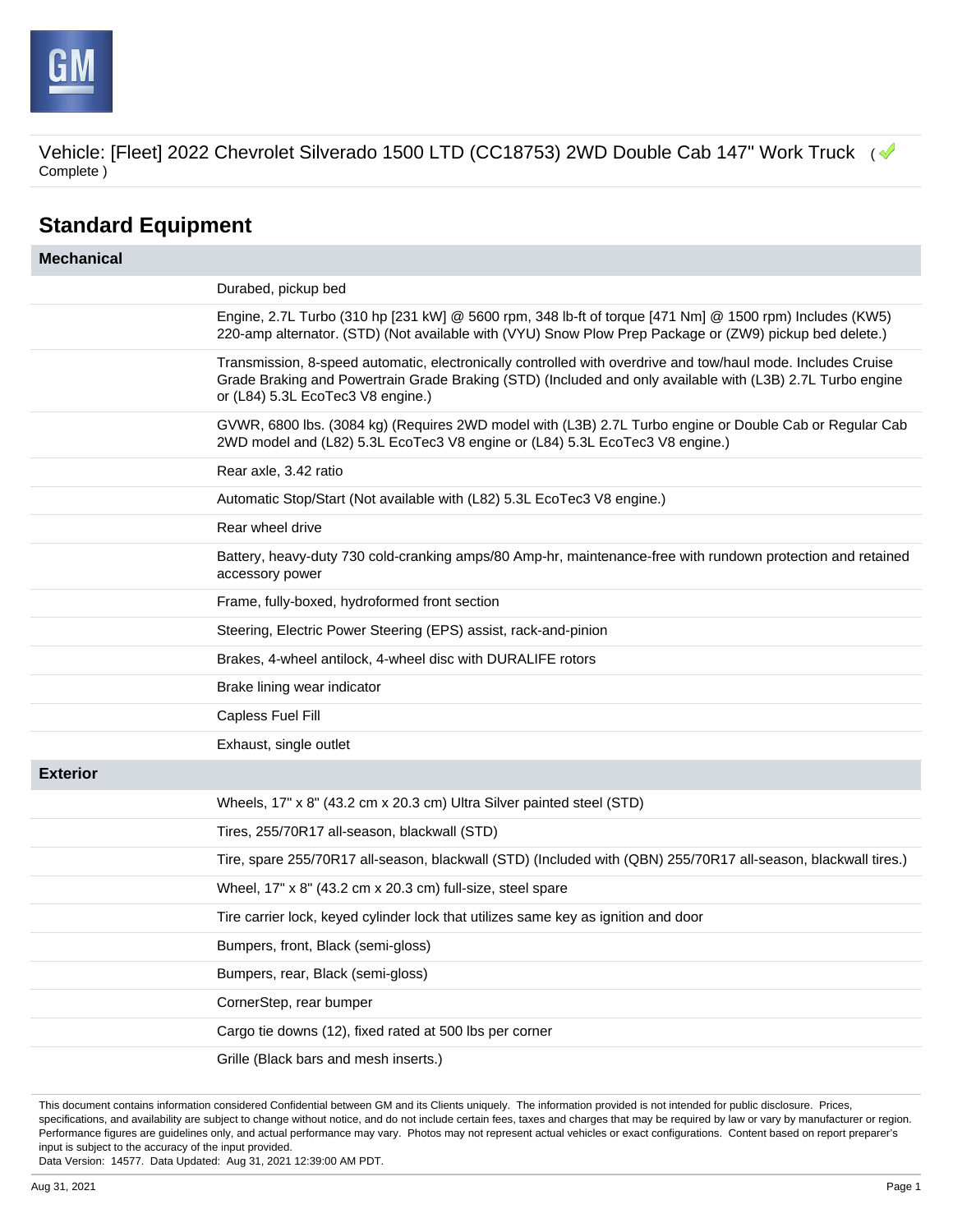

| <b>Exterior</b>      |                                                                                                                                                                                                                                                                                               |
|----------------------|-----------------------------------------------------------------------------------------------------------------------------------------------------------------------------------------------------------------------------------------------------------------------------------------------|
|                      | Headlamps, halogen reflector with halogen Daytime Running Lamps                                                                                                                                                                                                                               |
|                      | Lamps, cargo area, cab mounted integrated with center high mount stop lamp, with switch in bank on left side of<br>steering wheel                                                                                                                                                             |
|                      | Taillamps, with incandescent tail, stop and reverse lights                                                                                                                                                                                                                                    |
|                      | Mirrors, outside manual, Black                                                                                                                                                                                                                                                                |
|                      | Glass, solar absorbing, tinted                                                                                                                                                                                                                                                                |
|                      | Door handles, Black                                                                                                                                                                                                                                                                           |
|                      | Tailgate and bed rail protection cap, top                                                                                                                                                                                                                                                     |
|                      | Tailgate, standard                                                                                                                                                                                                                                                                            |
|                      | Tailgate, locking utilizes same key as ignition and door (Upgraded to (QT5) EZ Lift power lock and release<br>tailgate when (ZLQ) WT Fleet Convenience Package or (PCV) WT Convenience Package is ordered.)                                                                                   |
|                      | Tailgate, gate function manual, no EZ Lift                                                                                                                                                                                                                                                    |
| <b>Entertainment</b> |                                                                                                                                                                                                                                                                                               |
|                      | Audio system, Chevrolet Infotainment 3 system 7" diagonal color touchscreen, AM/FM stereo. Additional<br>features for compatible phones include: Bluetooth audio streaming for 2 active devices, voice command pass-<br>through to phone, wired Apple CarPlay and Android Auto capable. (STD) |
|                      | Audio system feature, 6-speaker system (Requires Crew Cab or Double Cab model.)                                                                                                                                                                                                               |
|                      | Bluetooth for phone, connectivity to vehicle infotainment system                                                                                                                                                                                                                              |
| <b>Interior</b>      |                                                                                                                                                                                                                                                                                               |
|                      | Seats, front 40/20/40 split-bench with covered armrest storage (STD)                                                                                                                                                                                                                          |
|                      | Seat trim, Vinyl                                                                                                                                                                                                                                                                              |
|                      | Seat adjuster, driver 4-way manual                                                                                                                                                                                                                                                            |
|                      | Seat adjuster, passenger 4-way manual                                                                                                                                                                                                                                                         |
|                      | Seat, rear 60/40 folding bench (folds up), 3-passenger (includes child seat top tether anchor) (Requires Crew<br>Cab or Double Cab model.)                                                                                                                                                    |
|                      | Floor covering, rubberized-vinyl (Not available with LPO floor liners.)                                                                                                                                                                                                                       |
|                      | Steering wheel, urethane                                                                                                                                                                                                                                                                      |
|                      | Steering column, Tilt-Wheel, manual with wheel locking security feature                                                                                                                                                                                                                       |
|                      | Instrument cluster, 6-gauge cluster featuring speedometer, fuel level, engine temperature, tachometer, voltage<br>and oil pressure                                                                                                                                                            |
|                      | Driver Information Center, 3.5" diagonal monochromatic display                                                                                                                                                                                                                                |
|                      | Exterior Temperature Display located in radio display                                                                                                                                                                                                                                         |

This document contains information considered Confidential between GM and its Clients uniquely. The information provided is not intended for public disclosure. Prices, specifications, and availability are subject to change without notice, and do not include certain fees, taxes and charges that may be required by law or vary by manufacturer or region. Performance figures are guidelines only, and actual performance may vary. Photos may not represent actual vehicles or exact configurations. Content based on report preparer's input is subject to the accuracy of the input provided.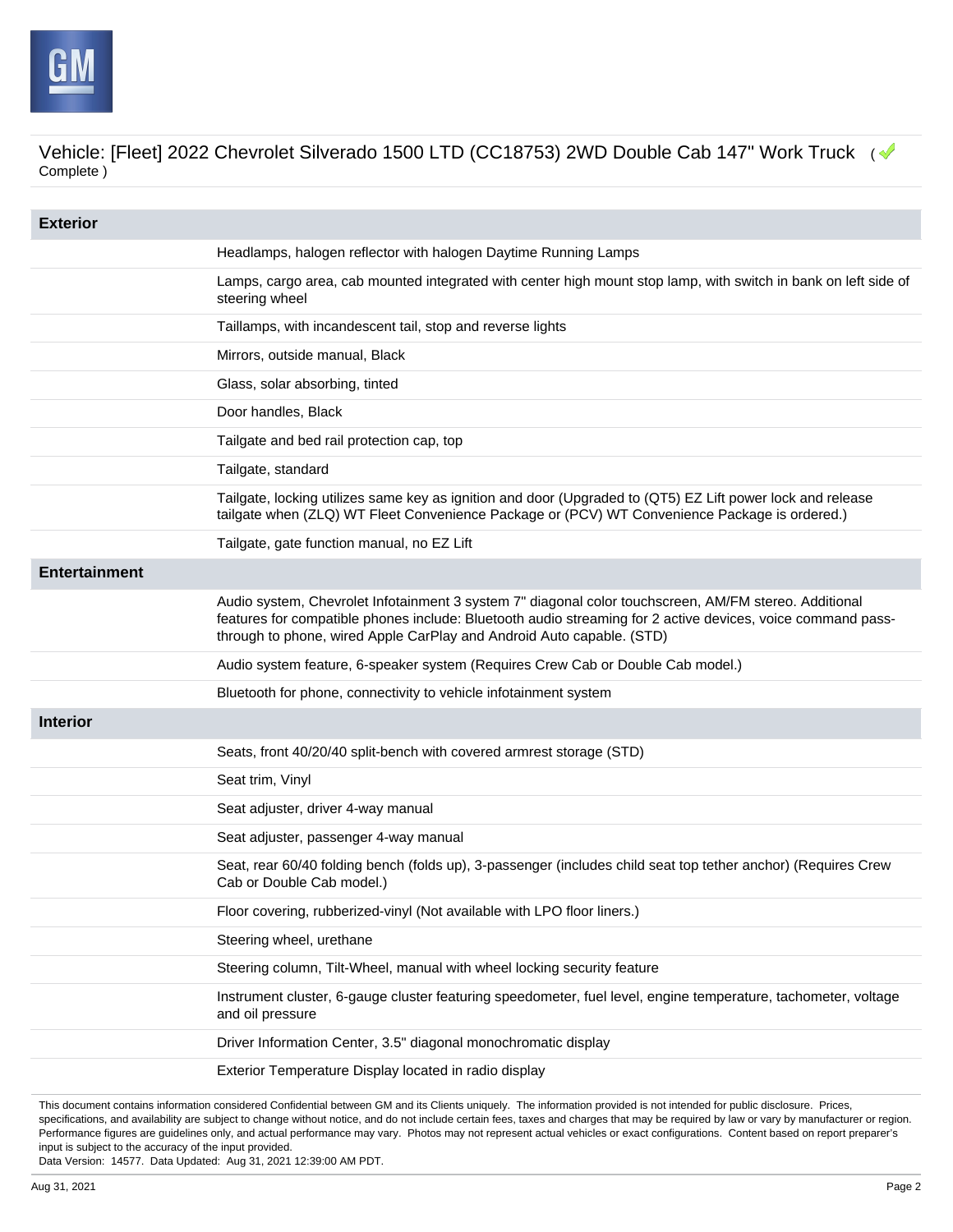

| <b>Interior</b>          |                                                                                                                                                                                                                                                                                                                                                                                                                                                                                                                      |
|--------------------------|----------------------------------------------------------------------------------------------------------------------------------------------------------------------------------------------------------------------------------------------------------------------------------------------------------------------------------------------------------------------------------------------------------------------------------------------------------------------------------------------------------------------|
|                          | Rear Seat Reminder (Requires Crew Cab or Double Cab model.)                                                                                                                                                                                                                                                                                                                                                                                                                                                          |
|                          | Window, power front, drivers express up/down (Standard on Crew Cab and Double Cab models.)                                                                                                                                                                                                                                                                                                                                                                                                                           |
|                          | Window, power front, passenger express down (Standard on Crew Cab and Double Cab models.)                                                                                                                                                                                                                                                                                                                                                                                                                            |
|                          | Windows, power rear, express down (Not available with Regular Cab models.)                                                                                                                                                                                                                                                                                                                                                                                                                                           |
|                          | Door locks, power (Standard on Crew Cab and Double Cab models.)                                                                                                                                                                                                                                                                                                                                                                                                                                                      |
|                          | Power outlet, front auxiliary, 12-volt                                                                                                                                                                                                                                                                                                                                                                                                                                                                               |
|                          | USB ports, 2 (first row) located on instrument panel                                                                                                                                                                                                                                                                                                                                                                                                                                                                 |
|                          | Air conditioning, single-zone manual, semi-automatic                                                                                                                                                                                                                                                                                                                                                                                                                                                                 |
|                          | Air vents, rear, heating/cooling (Not available on Regular Cab models.)                                                                                                                                                                                                                                                                                                                                                                                                                                              |
|                          | Mirror, inside rearview, manual tilt                                                                                                                                                                                                                                                                                                                                                                                                                                                                                 |
|                          | Assist handles front A-pillar mounted for driver and passenger, rear B-pillar mounted                                                                                                                                                                                                                                                                                                                                                                                                                                |
| <b>Safety-Mechanical</b> |                                                                                                                                                                                                                                                                                                                                                                                                                                                                                                                      |
|                          | StabiliTrak, stability control system with Proactive Roll Avoidance and traction control, includes electronic trailer<br>sway control and hill start assist                                                                                                                                                                                                                                                                                                                                                          |
| <b>Safety-Exterior</b>   |                                                                                                                                                                                                                                                                                                                                                                                                                                                                                                                      |
|                          | Daytime Running Lamps with automatic exterior lamp control                                                                                                                                                                                                                                                                                                                                                                                                                                                           |
| <b>Safety-Interior</b>   |                                                                                                                                                                                                                                                                                                                                                                                                                                                                                                                      |
|                          | Airbags, dual-stage frontal airbags for driver and front outboard passenger; Seat-mounted side-impact airbags<br>for driver and front outboard passenger; Head-curtain airbags for front and rear outboard seating positions;<br>Includes front outboard Passenger Sensing System for frontal outboard passenger airbag (Always use seat<br>belts and child restraints. Children are safer when properly secured in a rear seat in the appropriate child<br>restraint. See the Owner's Manual for more information.) |
|                          | <b>Rear Vision Camera</b>                                                                                                                                                                                                                                                                                                                                                                                                                                                                                            |
|                          | Teen Driver a configurable feature that lets you activate customizable vehicle settings associated with a key fob,<br>to help encourage safe driving behavior. It can limit certain available vehicle features, and it prevents certain<br>safety systems from being turned off. An in-vehicle report card gives you information on driving habits and helps<br>you to continue to coach your new driver                                                                                                             |
|                          | Tire Pressure Monitoring System with Tire Fill Alert (does not apply to spare tire)                                                                                                                                                                                                                                                                                                                                                                                                                                  |

This document contains information considered Confidential between GM and its Clients uniquely. The information provided is not intended for public disclosure. Prices, specifications, and availability are subject to change without notice, and do not include certain fees, taxes and charges that may be required by law or vary by manufacturer or region. Performance figures are guidelines only, and actual performance may vary. Photos may not represent actual vehicles or exact configurations. Content based on report preparer's input is subject to the accuracy of the input provided.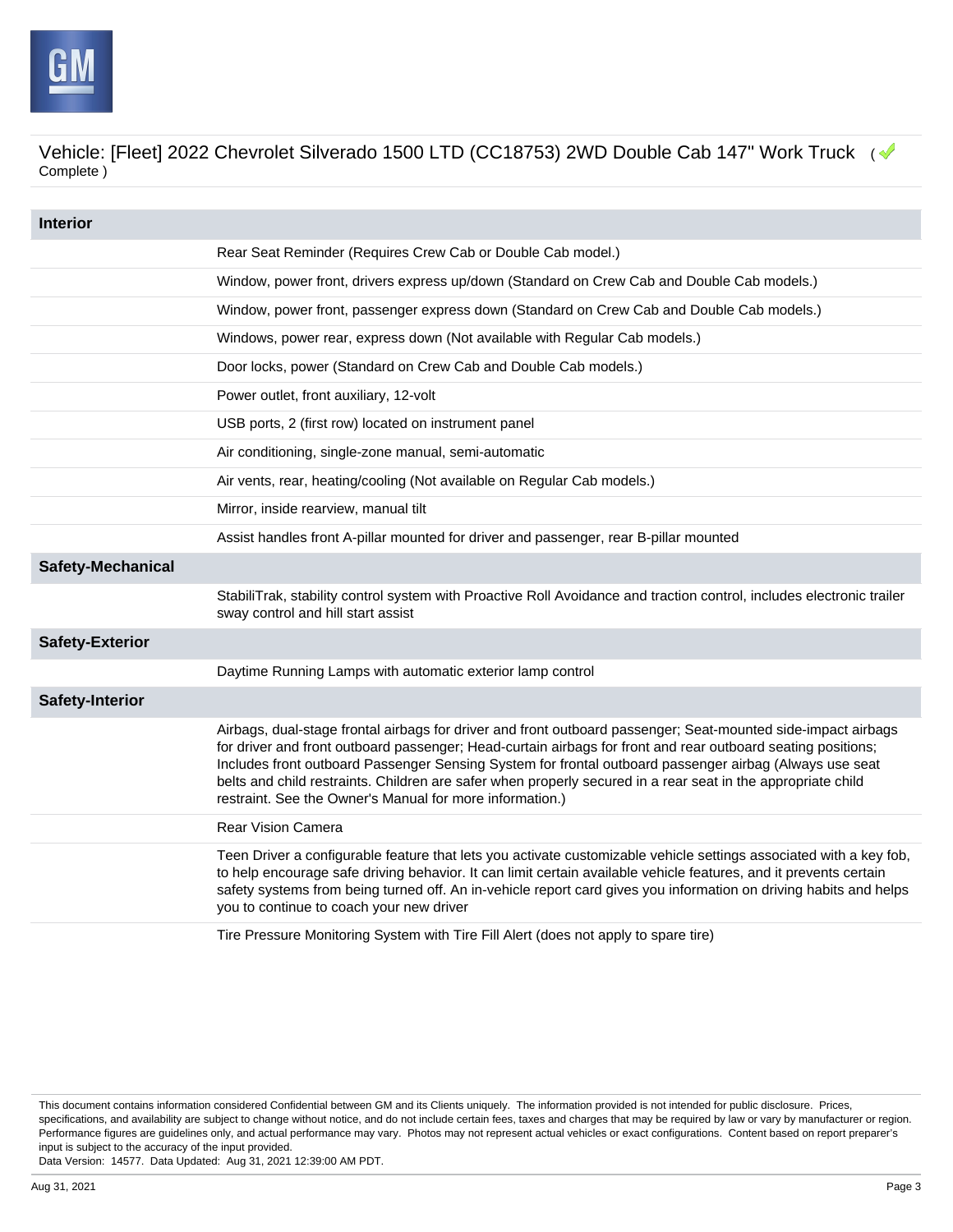

#### **WARRANTY**

Warranty Note: <<< Preliminary 2022 Warranty >>> Basic Years: 3 Basic Miles/km: 36,000 Drivetrain Years: 5 Drivetrain Miles/km: 60,000 Drivetrain Note: HD Duramax Diesel: 5 Years/100,000 Miles; Qualified Fleet Purchases: 5 Years/100,000 Miles Corrosion Years (Rust-Through): 6 Corrosion Years: 3 Corrosion Miles/km (Rust-Through): 100,000 Corrosion Miles/km: 36,000 Roadside Assistance Years: 5 Roadside Assistance Miles/km: 60,000 Roadside Assistance Note: HD Duramax Diesel: 5 Years/100,000 Miles; Qualified Fleet Purchases: 5 Years/100,000 Miles Maintenance Note: 1 Year/1 Visit

This document contains information considered Confidential between GM and its Clients uniquely. The information provided is not intended for public disclosure. Prices, specifications, and availability are subject to change without notice, and do not include certain fees, taxes and charges that may be required by law or vary by manufacturer or region. Performance figures are guidelines only, and actual performance may vary. Photos may not represent actual vehicles or exact configurations. Content based on report preparer's input is subject to the accuracy of the input provided.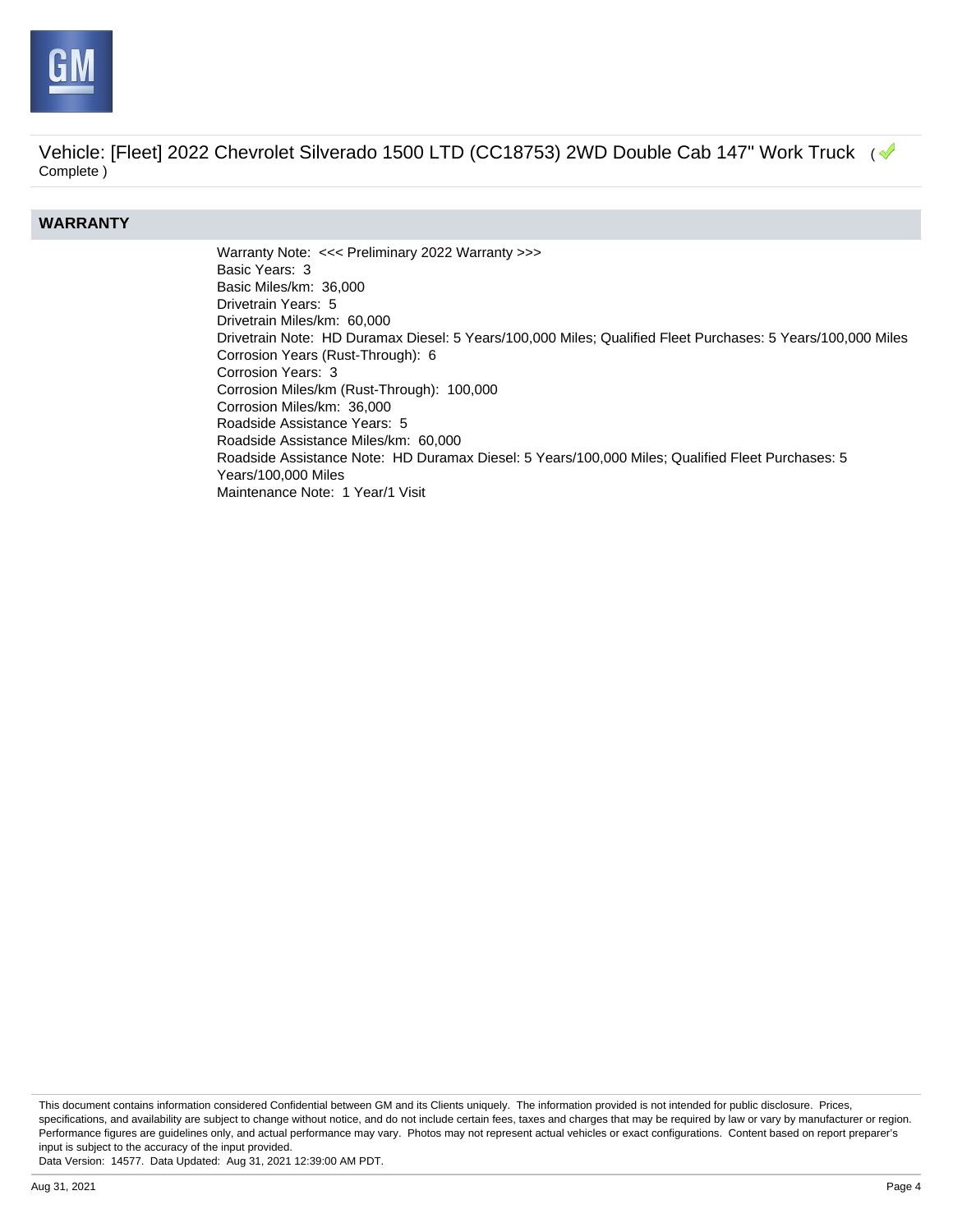

## **Price Summary**

**PRICE SUMMARY**

|                           | <b>MSRP</b>  |
|---------------------------|--------------|
| <b>Base Price</b>         | \$33,800.00  |
| <b>Total Options</b>      | (\$2,000.00) |
| Vehicle Subtotal          | \$31,800.00  |
| <b>Destination Charge</b> | \$1,695.00   |
| <b>Grand Total</b>        | \$33,495.00  |

This document contains information considered Confidential between GM and its Clients uniquely. The information provided is not intended for public disclosure. Prices, specifications, and availability are subject to change without notice, and do not include certain fees, taxes and charges that may be required by law or vary by manufacturer or region. Performance figures are guidelines only, and actual performance may vary. Photos may not represent actual vehicles or exact configurations. Content based on report preparer's input is subject to the accuracy of the input provided.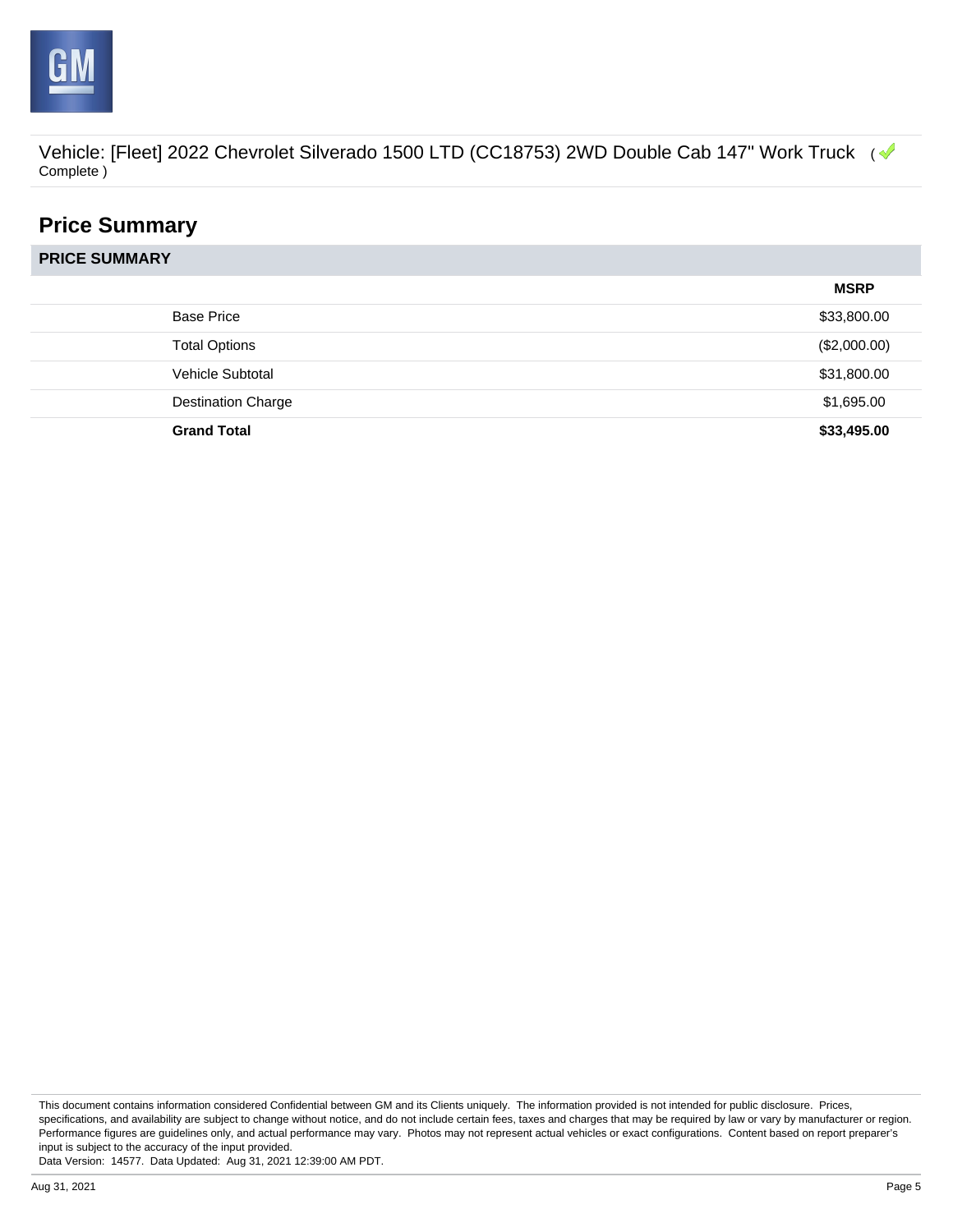

### **Selected Model and Options**

| <b>MODEL</b>                                                                                                                                                           |                                                                                                                                                                                                                                                                                                                                             |              |  |
|------------------------------------------------------------------------------------------------------------------------------------------------------------------------|---------------------------------------------------------------------------------------------------------------------------------------------------------------------------------------------------------------------------------------------------------------------------------------------------------------------------------------------|--------------|--|
| <b>CODE</b>                                                                                                                                                            | <b>MODEL</b>                                                                                                                                                                                                                                                                                                                                | <b>MSRP</b>  |  |
| CC18753                                                                                                                                                                | 2022 Chevrolet Silverado 1500 LTD 2WD Double Cab 147" Work Truck                                                                                                                                                                                                                                                                            | \$33,800.00  |  |
| <b>COLORS</b>                                                                                                                                                          |                                                                                                                                                                                                                                                                                                                                             |              |  |
| <b>CODE</b>                                                                                                                                                            | <b>DESCRIPTION</b>                                                                                                                                                                                                                                                                                                                          |              |  |
| GAZ                                                                                                                                                                    | <b>Summit White</b>                                                                                                                                                                                                                                                                                                                         |              |  |
| <b>OPTIONS</b>                                                                                                                                                         |                                                                                                                                                                                                                                                                                                                                             |              |  |
| <b>CODE</b>                                                                                                                                                            | <b>DESCRIPTION</b>                                                                                                                                                                                                                                                                                                                          | <b>MSRP</b>  |  |
|                                                                                                                                                                        | Option/package discount (Requires (L3B) 2.7L Turbo engine or (PEB) WT Value Package.)<br>*DISCOUNT*                                                                                                                                                                                                                                         | (\$2,000.00) |  |
| 1WT                                                                                                                                                                    | Work Truck Preferred Equipment Group includes standard equipment                                                                                                                                                                                                                                                                            | \$0.00       |  |
| AE7                                                                                                                                                                    | Seats, front 40/20/40 split-bench with covered armrest storage (STD)                                                                                                                                                                                                                                                                        | \$0.00       |  |
| FE <sub>9</sub>                                                                                                                                                        | Emissions, Federal requirements                                                                                                                                                                                                                                                                                                             | \$0.00       |  |
| GAZ                                                                                                                                                                    | Summit White                                                                                                                                                                                                                                                                                                                                | \$0.00       |  |
| GU <sub>6</sub>                                                                                                                                                        | Rear axle, 3.42 ratio                                                                                                                                                                                                                                                                                                                       | \$0.00       |  |
| H2G                                                                                                                                                                    | Jet Black, Vinyl seat trim                                                                                                                                                                                                                                                                                                                  | \$0.00       |  |
| <b>IOR</b>                                                                                                                                                             | Audio system, Chevrolet Infotainment 3 system 7" diagonal color touchscreen, AM/FM stereo.<br>Additional features for compatible phones include: Bluetooth audio streaming for 2 active devices,<br>voice command pass-through to phone, wired Apple CarPlay and Android Auto capable. (STD)                                                | \$0.00       |  |
| KC <sub>9</sub>                                                                                                                                                        | Power outlet, bed mounted, 120-volt (400 watts shared with (KI4) instrument panel mounted<br>power outlet) (Included and only available with (KI4) Power outlet. Not available with (ZW9)<br>pickup bed delete.)                                                                                                                            | Inc.         |  |
| KI4                                                                                                                                                                    | Power outlet, instrument panel, 120-volt (400 watts shared with (KC9) bed mounted power outlet)<br>(Standard with (L3B) 2.7L Turbo engine. When (L82) 5.3L EcoTec3 V8 engine or (L84) 5.3L<br>EcoTec3 V8 engine is ordered requires (ZLQ) WT Fleet Convenience Package, (PCV) WT<br>Convenience Package or (5W4) Special Services Package.) | \$0.00       |  |
| KW <sub>5</sub>                                                                                                                                                        | Alternator, 220 amps (Included with (VYU) Snow Plow Prep Package, (5W4) Special Services<br>Package or (L3B) 2.7L Turbo engine. Free flow requires (L82) 5.3L EcoTec3 V8 engine.)                                                                                                                                                           | Inc.         |  |
| L3B                                                                                                                                                                    | Engine, 2.7L Turbo (310 hp [231 kW] @ 5600 rpm, 348 lb-ft of torque [471 Nm] @ 1500 rpm)<br>Includes (KW5) 220-amp alternator. (STD) (Not available with (VYU) Snow Plow Prep Package or<br>(ZW9) pickup bed delete.) *GROSS*                                                                                                               | \$0.00       |  |
| <b>MQE</b>                                                                                                                                                             | Transmission, 8-speed automatic, electronically controlled with overdrive and tow/haul mode.<br>Includes Cruise Grade Braking and Powertrain Grade Braking (STD) (Included and only available<br>with (L3B) 2.7L Turbo engine or (L84) 5.3L EcoTec3 V8 engine.)                                                                             | \$0.00       |  |
| This document contains information considered Confidential between GM and its Clients uniquely. The information provided is not intended for public disclosure. Prices |                                                                                                                                                                                                                                                                                                                                             |              |  |

This document contains information considered Confidential between GM and its Clients uniquely. The information provided is not intended for public disclosure. Prices, specifications, and availability are subject to change without notice, and do not include certain fees, taxes and charges that may be required by law or vary by manufacturer or region. Performance figures are guidelines only, and actual performance may vary. Photos may not represent actual vehicles or exact configurations. Content based on report preparer's input is subject to the accuracy of the input provided.